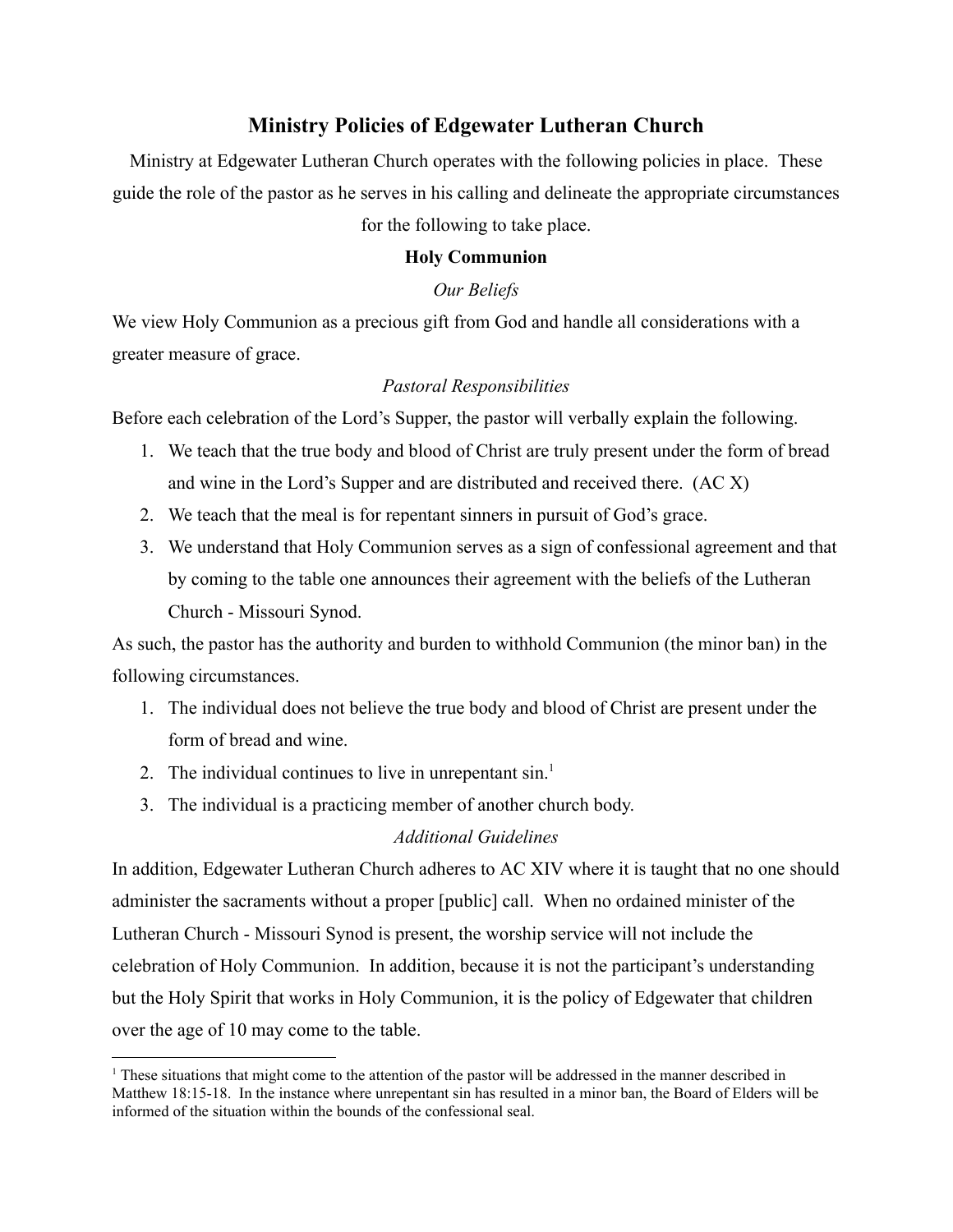#### **Baptism**

#### *Our Beliefs*

We believe that baptism is necessary for salvation, that children are to be baptized, and that the baptism of children is not ineffective but is necessary and efficacious for salvation. (AC IX) Through water and the Word, the child or an adult gains a baptismal identity that begins a lifelong journey of discipleship. As such, the person becomes a member under the spiritual care of the pastor. Non-members seeking baptism should understand that they do not simply seek an empty rite for themselves or their children, but an incredible gift of God.

#### *Pastoral Responsibilities*

The pastor will baptize the children of members at Edgewater Lutheran Church. In the case of non-members seeking baptism for their children, it is up to the discretion of the pastor as to whether or not he will perform the baptism. Non-members pursuing baptism for themselves or their children necessarily express a desire for membership and faith formation themselves.

## *Additional Guidelines*

Regarding godparents, Edgewater Lutheran Church requires that godparents be active Christians. This comes from our understanding that the vocation of godparents is to support the parents in raising the child in the faith.

We also recognize that "in urgent situations, in the absence of the pastor, any Christian may administer Holy Baptism." (LSB 1023) In these situations, Holy Baptism administered by a layperson should be reported to the pastor for its recognition by the congregation.

#### **Membership**

#### *Our Beliefs*

At Edgewater, we nurture Christian development through worship, education, and prayer that we would be a faithful community that serves one another and the world.

#### *Pastoral Responsibilities*

The pastor at Edgewater Lutheran Church will facilitate and oversee the following membership process for new members or confirmands. Members transferring from other member churches of the LCMS will be accepted after the pastor at Edgewater has reached out to their previous pastor to share that information. The process below will be made available to them and existing members as an opportunity for spiritual growth.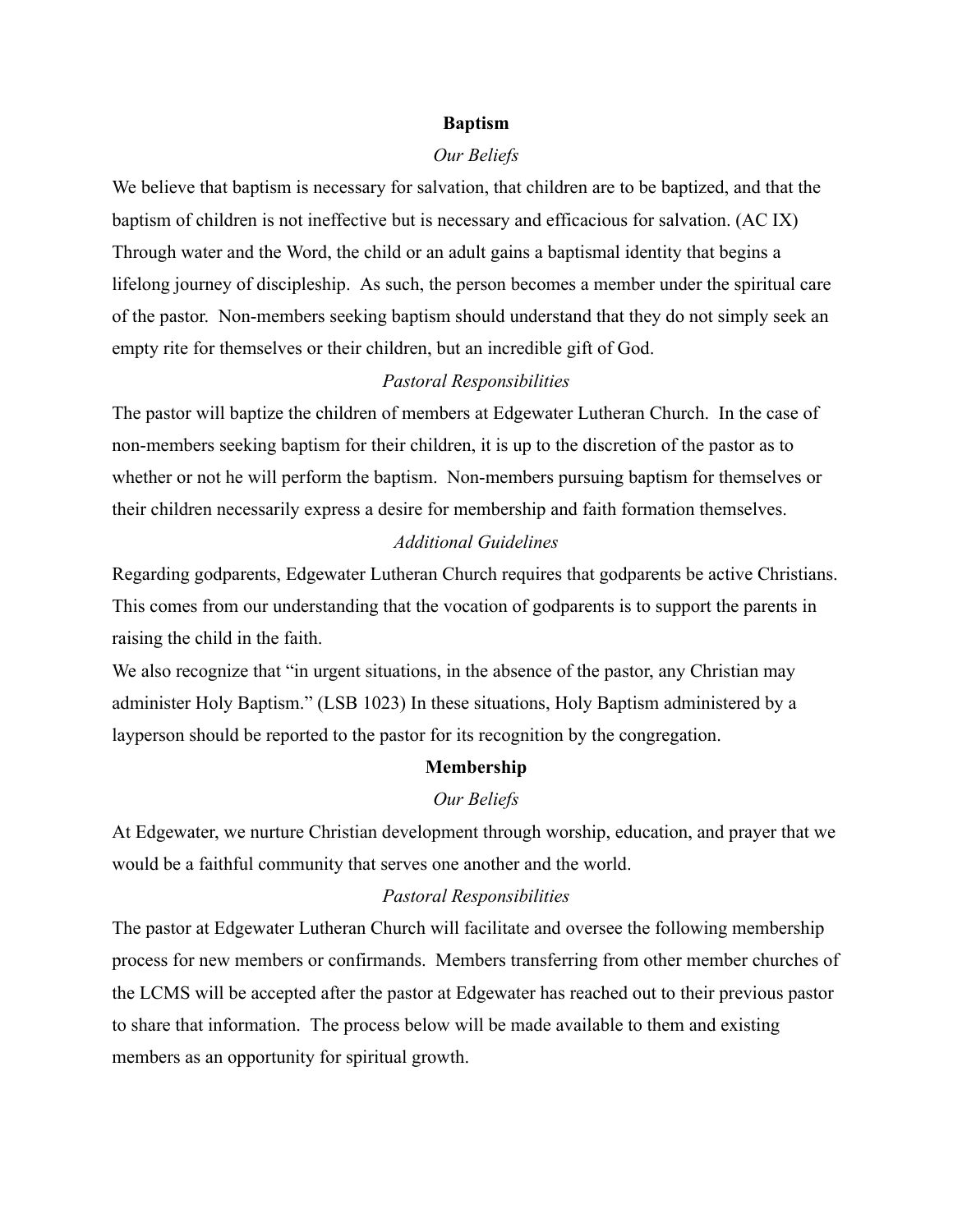#### *Additional Guidelines*

The adult membership and confirmation process at Edgewater reflects this in its multifaceted approach.

- 1. We believe that corporate worship forms our spiritual development in a unique and powerful way. Sunday mornings represent one instance where the experience is greater than the sum of its parts. While praising God, confession and absolution, hearing God's Word proclaimed, and the celebration of the Lord's Supper each impact and strengthen our faith on their own - participating in them all together with the community of the church provides spiritual formation that simply cannot be found anywhere else. With this understanding, regular worship attendance is a critical component of the faith formation curriculum. Participants will be expected to attend at least three Sunday's a month.
- 2. In a world inundated with information and questions, we believe that a deep understanding of the faith we profess is vital. This learning comes in the form of a flipped classroom style of education. Each participant will initially receive a devotional copy of Luther's Small Catechism, a Lutheran Study Bible, and a reading schedule. The participant will be responsible for spending time each day reading these materials for their daily devotions and keeping track of questions, concerns, and applications. Then the participant will meet with a mentor from the congregation once a week to talk through those notes. The participant and the mentor will then meet with the pastor once a month to address any questions or concerns that the mentor was unable to address. Following the completion of the Small Catechism, participants will work through daily devotions on reconciliation and then a series of devotions written specifically for them by the pastor.
- 3. Finally, Christian community forms a critical support system and source of prayer, encouragement, and guidance. Accordingly, we prioritize connecting people to one another. The participant in the faith formation program should get involved with a community group at Edgewater; for example, the men's group.

Completion of the devotional series will be celebrated with official induction into membership during worship on Sunday.

Furthermore, active members are defined as those who continue to attend worship over 50% of the time. When a member becomes inactive by virtue of missing worship, the pastor and the elders will reach out to check in and encourage the member.